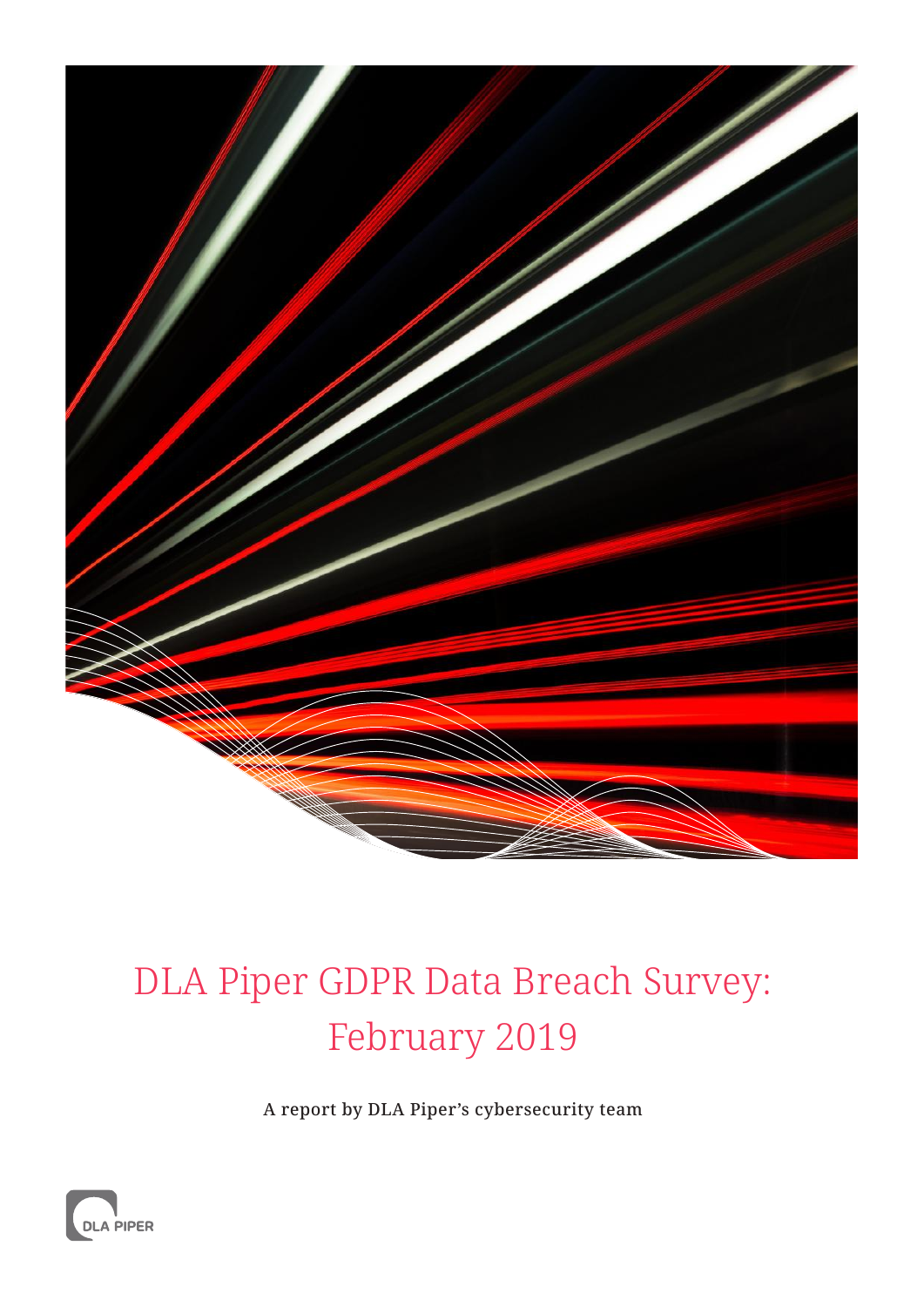### DLA Piper GDPR Data Breach Survey: February 2019

On May 25, 2018, new data breach notification laws came into force across Europe fundamentally changing the risk profile for organizations suffering a personal data breach.

Under the EU General Data Protection Regulation (GDPR) personal data breaches that are likely to result in a risk of harm to affected individuals must be notified to data regulators. Where the breach is likely to result in a high risk of harm, affected individuals must also be notified.

Sanctions for failing to comply with the new notification requirements include fines of up to €10 million, or up to 2 percent of the total worldwide annual turnover of the preceding financial year, whichever is higher. Although as yet untested in the courts, it is likely that consolidated group revenues will be in the cross-hairs of regulators when they calculate fines.

There is a very short deadline for notifying data protection regulators. Organizations that determine the purposes and means of processing personal data must notify personal data breaches without undue delay and, where feasible, no more than 72 hours after having become aware of it. Where the requirement to notify affected individuals is triggered, these notifications must be made without undue delay.

This report takes a closer look at the number of breaches notified to regulators and the first fines issued under the new GDPR regime for the period from May 25, 2018, to January 28, 2019 - international Data Protection Day.

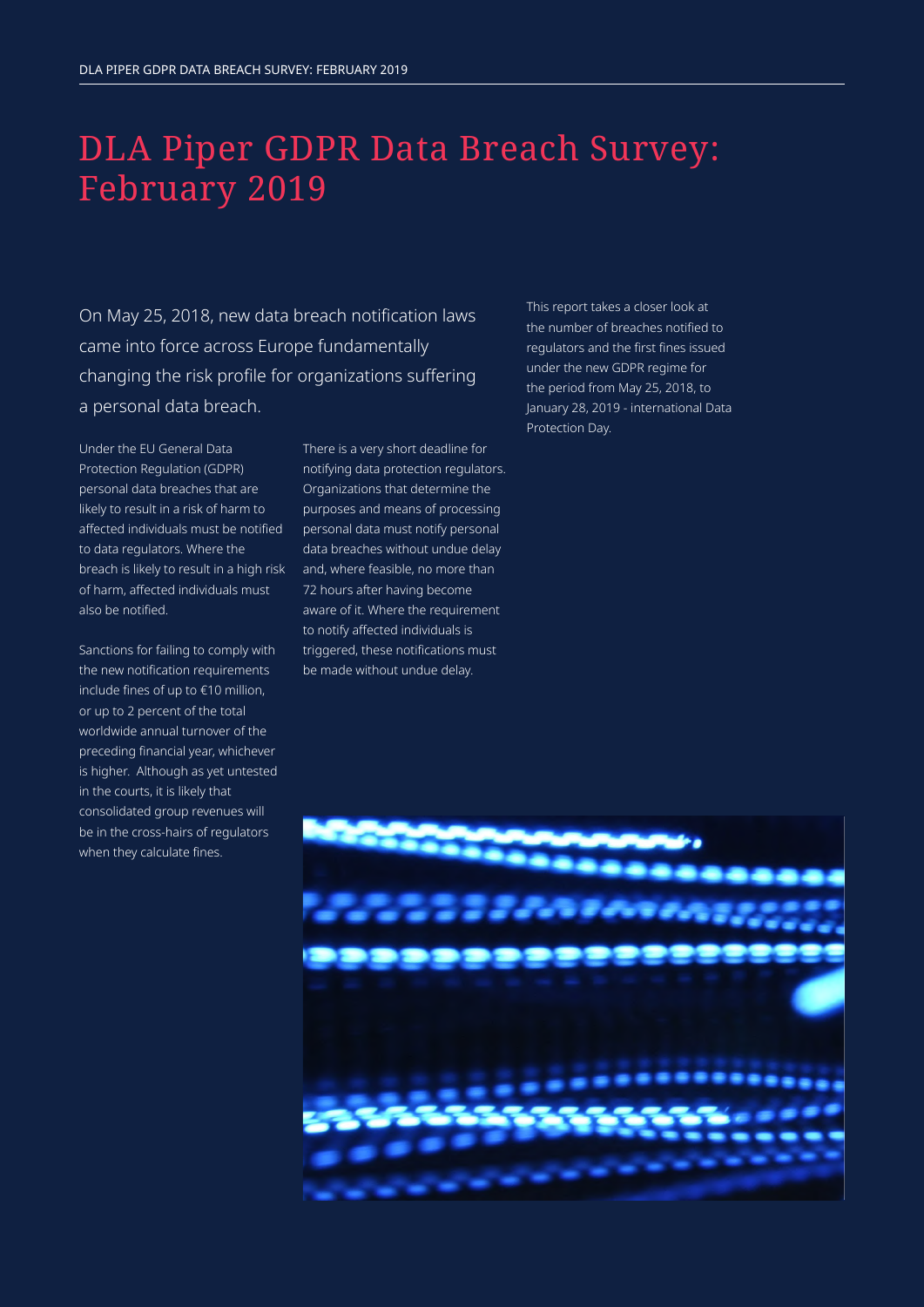### Summary and key findings

**In the eight months since GDPR came into force, there have been more than 59,000\* personal data breaches notified to regulators.**

These range from minor breaches, such as errant emails sent to the wrong recipient, to major cyberhacks affecting millions of individuals and making front-page headlines.

**The Netherlands, Germany and the UK had the most data breaches notified** to supervisory authorities, with around 15,400, 12,600 and 10,600 respectively.

**The countries with the fewest breaches notified were Liechtenstein, Iceland and Cyprus** with around 15, 25 and 35 breaches respectively.

When the results are weighted to take into account country population, **the Netherlands leads as the country with the most breaches notified per capita, followed by Ireland and Denmark.** The UK, Germany and France rank tenth, eleventh and twenty-first respectively, while Greece, Italy and Romania have reported the fewest breaches per capita.

Many of the fines imposed over the last year have been under the pre-GDPR regimes, which typically permitted regulators to impose fines only at much lower amounts. **To date, 91 reported fines have been imposed under the new GDPR regime.** Not all of the fines imposed relate to personal data breaches. The highest GDPR fine imposed to date is €50 million, notably not

relating to a personal data breaches. This was a decision by the French

data protection authority – the CNIL – made against Google in relation to the processing of personal data for advertising purposes without valid authorization.

In Germany, a €20,000 fine was imposed on a company for failing to hash employee passwords, resulting in a security breach. This case is interesting because, in issuing its fine, the German data protection authority (LfDI Baden-Württemberg) appears to have disapplied a provision of the Federal Data Protection Act (BDSG), according to which facts disclosed as part of a breach notification may not be used in proceedings for administrative fines unless the organization concerned consents. In this case LfDI did exactly that: it imposed a fine on the basis of information derived from the breach notification and without the consent of the defendant. The same German data protection authority imposed a €80,000 fine in January 2019 for publishing health data on the internet. German authorities have also reported 62 other fines.

The majority of fines are relatively low in value, including a €4,800 fine issued in Austria for the operation of an unlawful CCTV system that was deemed excessive for its partial surveillance of a public sidewalk. Cyprus also reported four fines, with a total value of €11,500, and Malta reported 17 fines, a surprisingly large number given the relatively small size of the country. Details of these cases are currently not publicly available.

Not all of the countries covered by this report make breach notification statistics publicly available and many provided data for only part of the

period covered by this report. We have therefore extrapolated the data to cover the full period. It is also possible that some of the breaches reported relate to the regime predating GDPR.

\*Shortly before Data Protection Day (January 28, 2019) the European Commission reported 41,502 data breach notifications for the same period. However, these results were based only on the voluntary contributions of 21 (out of 28 EU Member States) data protection regulators. Based on our own research covering 23 of the 28 EU Member States, and figures for Norway, Iceland and Liechtenstein (the three additional European Economic Area Member States), we calculate that there have been 59,430 reported data breaches over the same period across Europe. Notably, official figures reported by the Dutch data protection supervisory authority on January 29, 2019, reported approximately 15,400 data breach notifications for the same period just for the Netherlands. The breach notification figures in our report are best approximations, as it is possible that some of the breach notifications reported relate to the regime predating GDPR. We have also extrapolated some data points that did not neatly match the eight-month period from May 25, 2018, to January 28, 2019.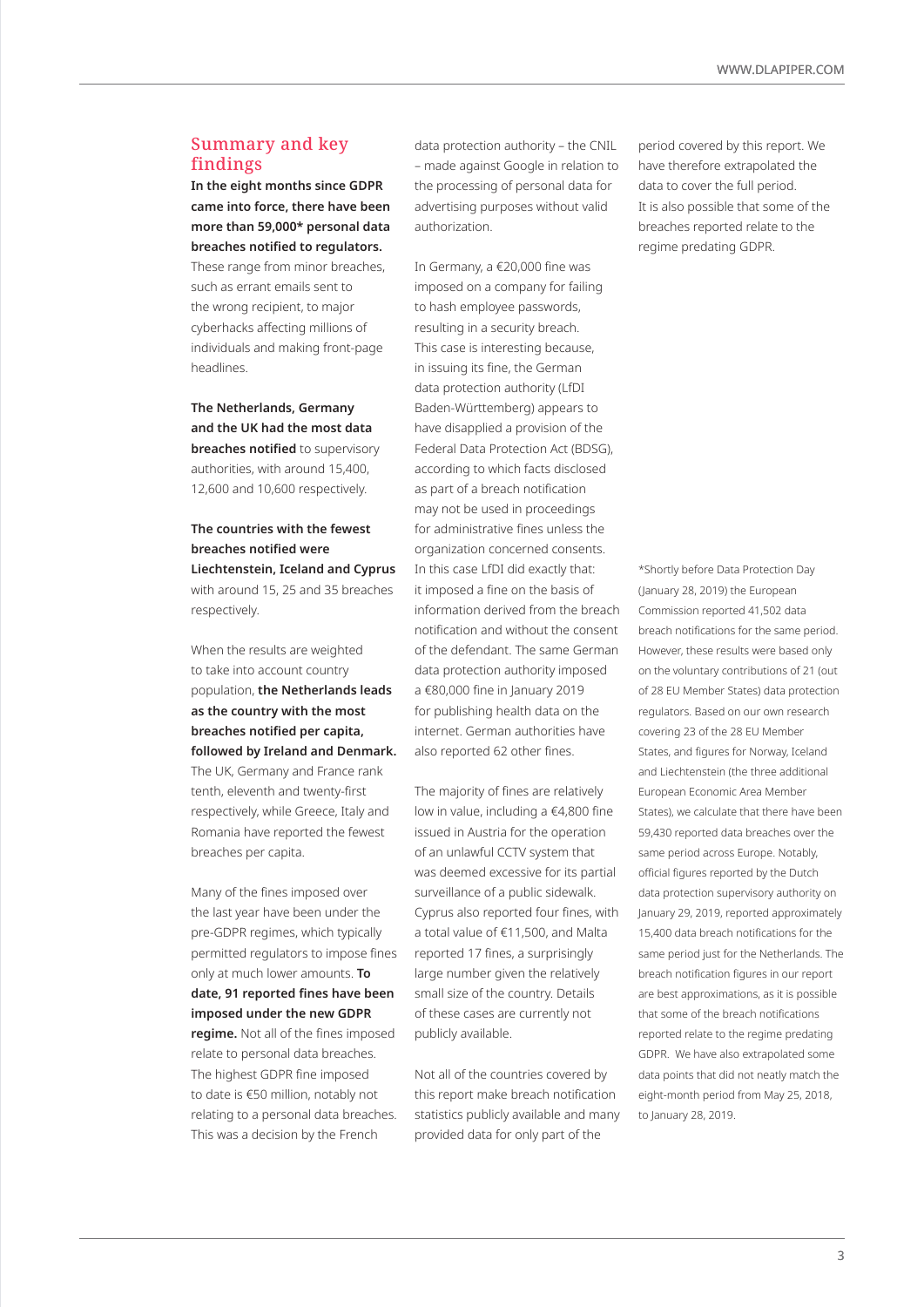#### Comment

Many organizations have heeded the new breach notification rules, no doubt in part due to concerns about the high sanctions for not notifying, leading to more than 59,000 personal data breaches being notified across Europe in the eight months since GDPR's introduction. Sweeping data breaches under the carpet has become a high-risk strategy under GDPR.

Regulators are stretched and have a large backlog of notified breaches in their inboxes. Inevitably, they have prioritized the larger, higher-profile breaches, so many organizations are still waiting to hear from regulators whether any action will be taken against them in relation to the breaches they have notified.

The weighted rankings are also revealing. Italy has so far had particularly few breach notifications relative to its large population, which illustrates that notification practice and culture varies significantly among Member States. It is important to note that this report focuses on reported data breaches only.

It is still very early days for GDPR enforcement, with only a handful of fines reported across the EU. With the exception of the recent €50 million fine imposed on Google, so far the levels of fines have been low, certainly when compared to the maximum fines regulators now have the power to impose. However, we expect that 2019 will see more fines for tens and potentially even hundreds of millions of euros, as regulators deal with the backlog of

GDPR data breach notifications. It is likely that regulators and courts will look to EU competition law and jurisprudence for inspiration when calculating GDPR fines, and some regulators have already said they will do so. Competition regulators are not known to shy away from imposing hefty fines and have imposed some eye-catching multibillion-euro fines recently on large tech companies.

That said, this is yet another area where there are important open legal questions under GDPR. Some legal commentators in Germany argue that applying EU competition law principles to calculate GDPR fines would violate the principles of legality and proportionality of criminal offences and penalties under the Charter of Fundamental Rights of the European Union and, therefore, that local German procedural rules should be applied to calculate GDPR fines, resulting in much lower fines being applied. We anticipate that there will be early test cases on this point as regulators test the limits of their new powers.

This publication has been prepared by DLA Piper. We are grateful to Batliner Wanger Batliner Attorneys at Law Ltd., Glinska & Mišković Ltd., Kambourov & Partners, Kyriakides Georgopoulos Law Firm, LOGOS Legal Services, Mamo TCV Associates, Pamboridis LLC and Sorainen for their contributions in relation to Liechtenstein, Croatia, Bulgaria, Greece, Iceland, Malta, Cyprus and Estonia respectively.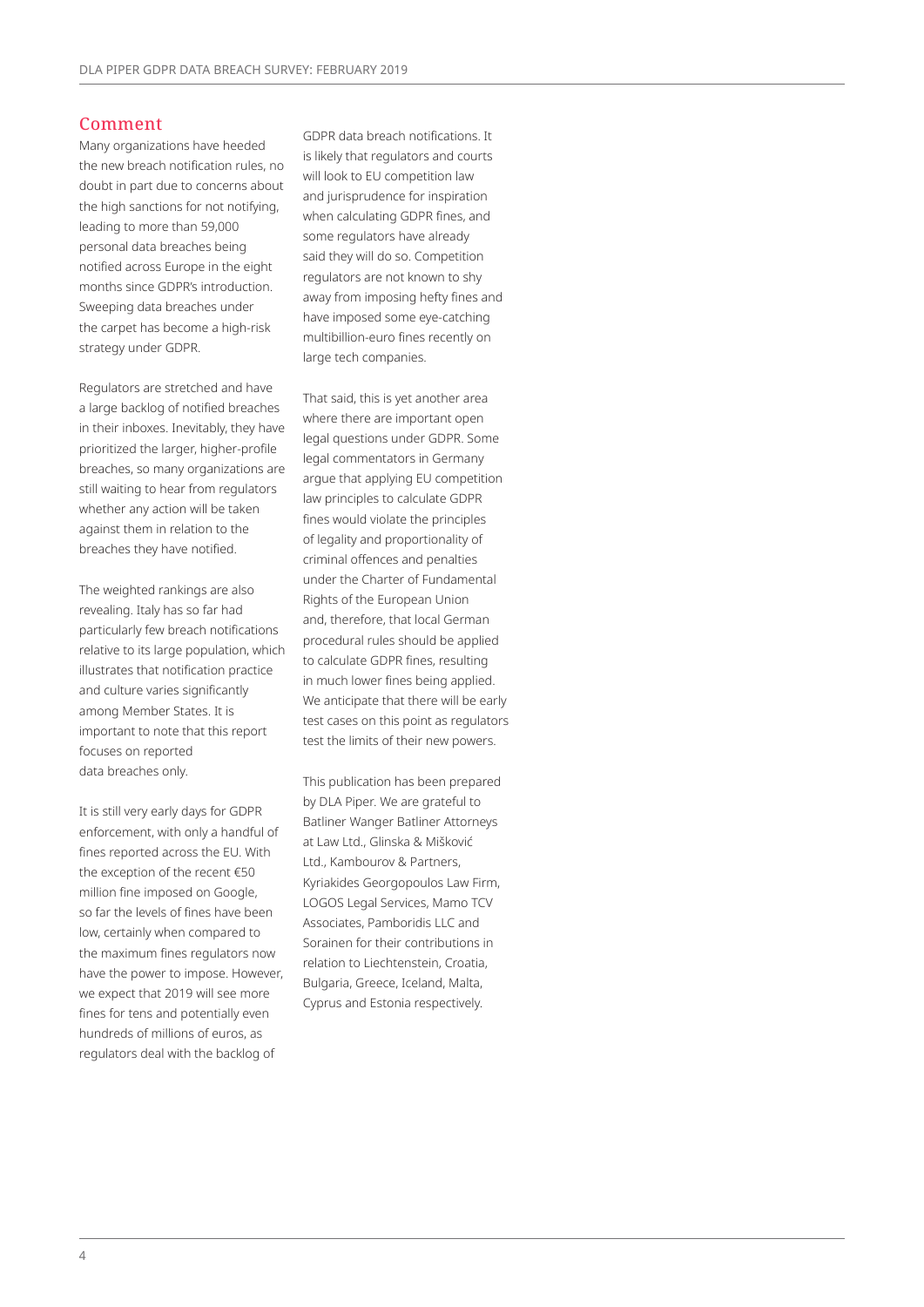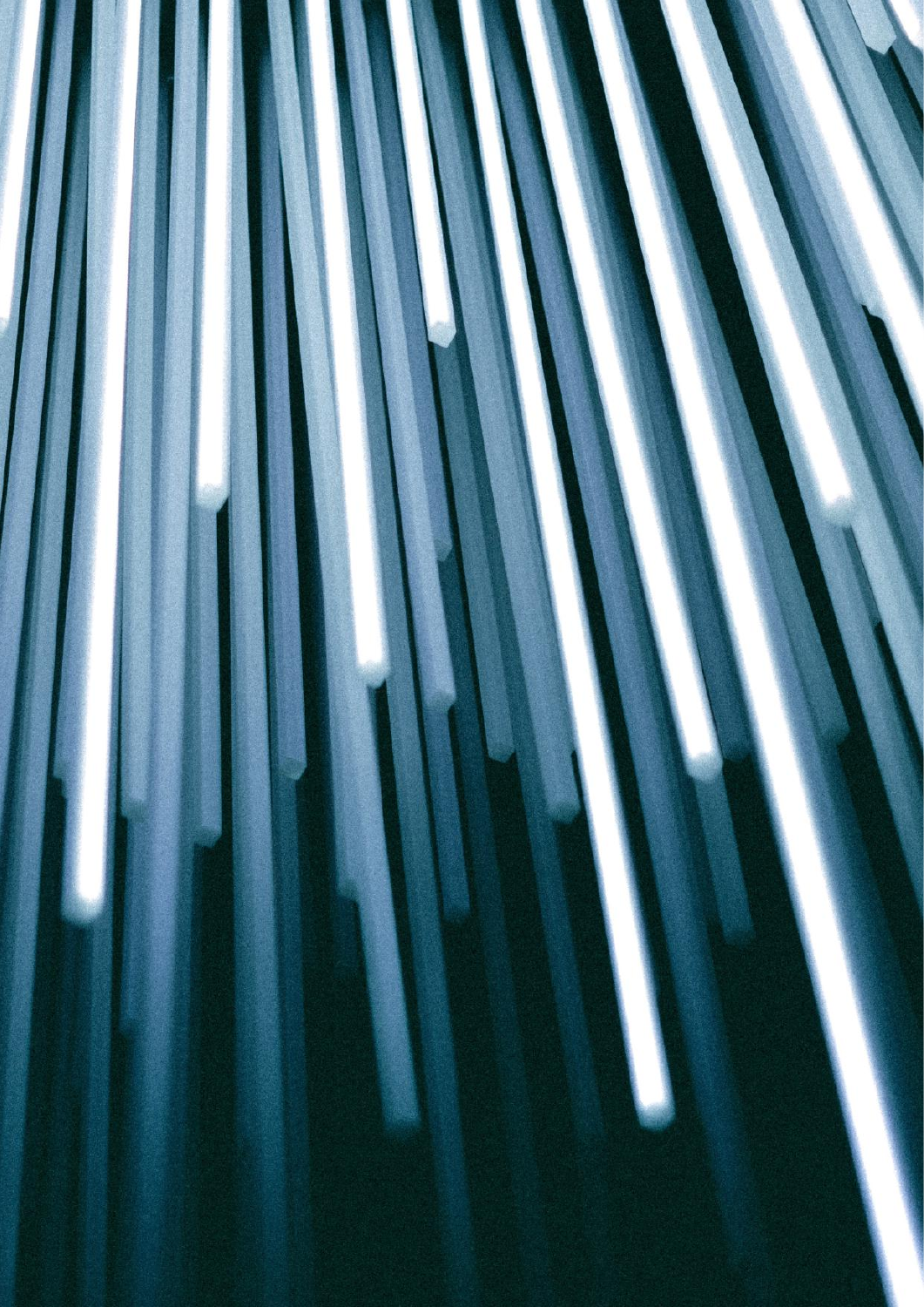## Report



NUMBER OF DATA BREACHES NOTIFIED FROM MAY 25, 2018, TO JANUARY 28, 2019\*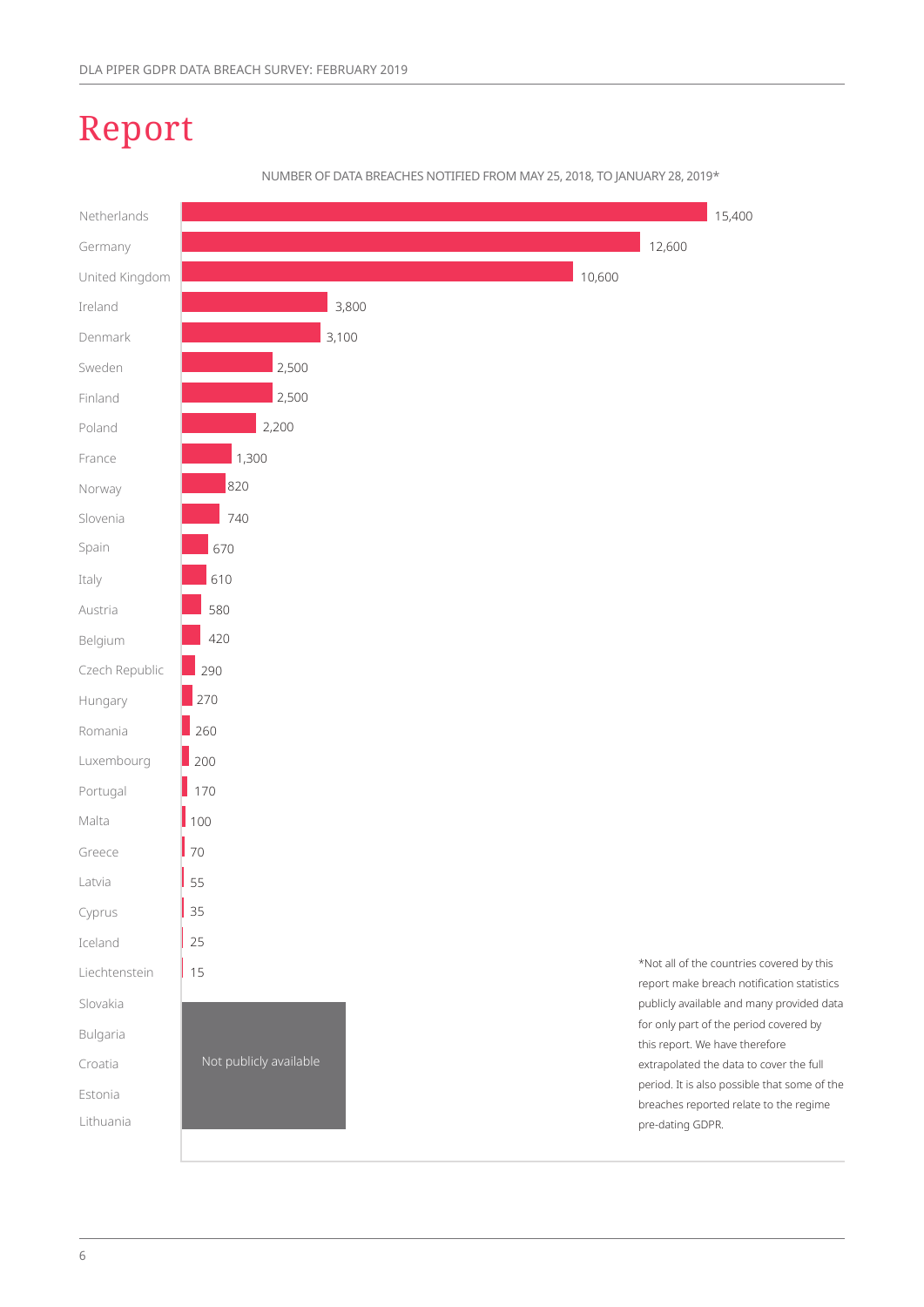#### PER CAPITA COUNTRY RANKING OF BREACH NOTIFICATIONS\* NUMBER OF DATA BREACHES PER 100,000 PEOPLE

| Netherlands    | 89.8 |  |
|----------------|------|--|
| Ireland        | 74.9 |  |
| Denmark        | 53.3 |  |
| Finland        | 45.1 |  |
| Liechtenstein  | 38.9 |  |
| Slovenia       | 35.2 |  |
| Luxembourg     | 33   |  |
| Sweden         | 24.9 |  |
| Malta          | 22.3 |  |
| United Kingdom | 16.3 |  |
| Germany        | 15.6 |  |
| Norway         | 15.2 |  |
| Iceland        | 7.2  |  |
| Austria        | 6.6  |  |
| Poland         | 5.7  |  |
| Belgium        | 3.6  |  |
| Cyprus         | 2.8  |  |
| Latvia         | 2.8  |  |
| Hungary        | 2.7  |  |
| Czech Republic | 2.7  |  |
| France         | 1.9  |  |
| Portugal       | 1.6  |  |
| Spain          | 1.3  |  |
| Romania        | 1.2  |  |
| Italy          | 0.9  |  |
| Greece         | 0.6  |  |



\*Per capita values were calculated by dividing the number of data breaches reported by the total population of the relevant country multiplied by 100,000. This analysis is based on census data reported in the CIA World Factbook (July 2018 estimates).